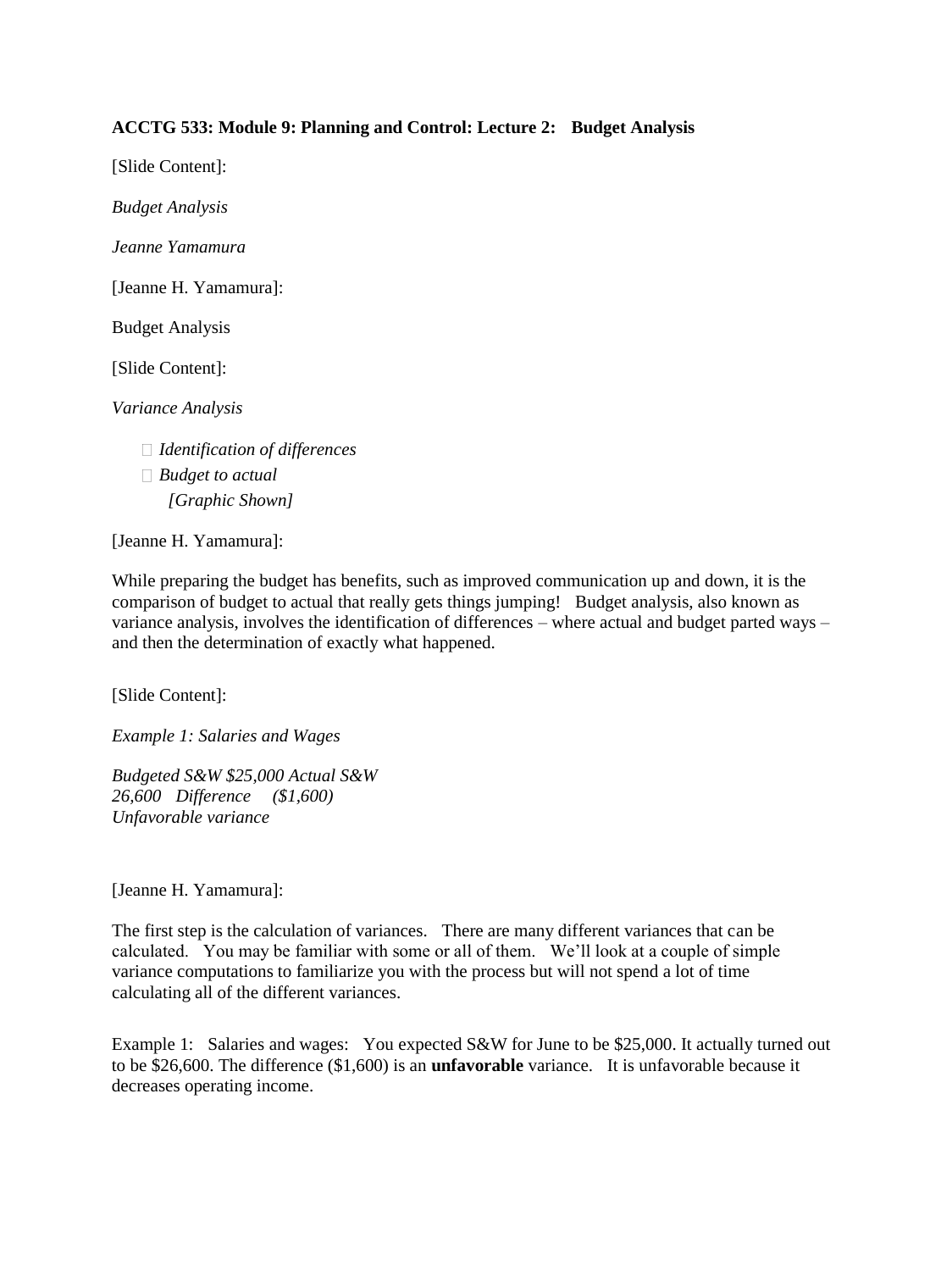## [Slide Content]:

#### *Standard Costs*

- *Established benchmark or norm*
- *Expected level of performance*
- *Quantity and cost*

[Jeanne H. Yamamura]:

Before we look at example 2, the concept of "standard costs" needs to be introduced. Standard costs are utilized most often in production operations such as manufacturing, service, and food. A standard is an established benchmark or norm used to measure performance. When standard costs are utilized in a budget, they identify the expected level of performance. Standards can be set for quantity and cost for each major input in a production operation.

[Slide Content]:

*Example 2: Salaries and Wages Under Standard Costing* 

*Budged S&W:* 

*\$25/hour \* 1,000 hours = \$25,000* 

*Actual S&W:* 

*\$28/hour\*950 hours = \$26,600* 

*Difference: (\$1,600)* 

[Jeanne H. Yamamura]:

Now, example 2 shows salaries and wages under standard costing. Now assume that the June S&W budgeted amount of \$25,000 was computed as follows: \$25 per hour \* 1,000 hours. The \$25 rate and the 1,000 hour quantity are standard costs. The actual June S&W of \$26,600 consisted of: \$28 per hour \* 950 hours.

[Slide Content]:

*Example 2: Salaries and Wages Under Standard Costing* 

*Price Variance (Std. – Actual) rate \* Actual hours (\$25 - \$28) \* 950 hours = (\$2,850)U*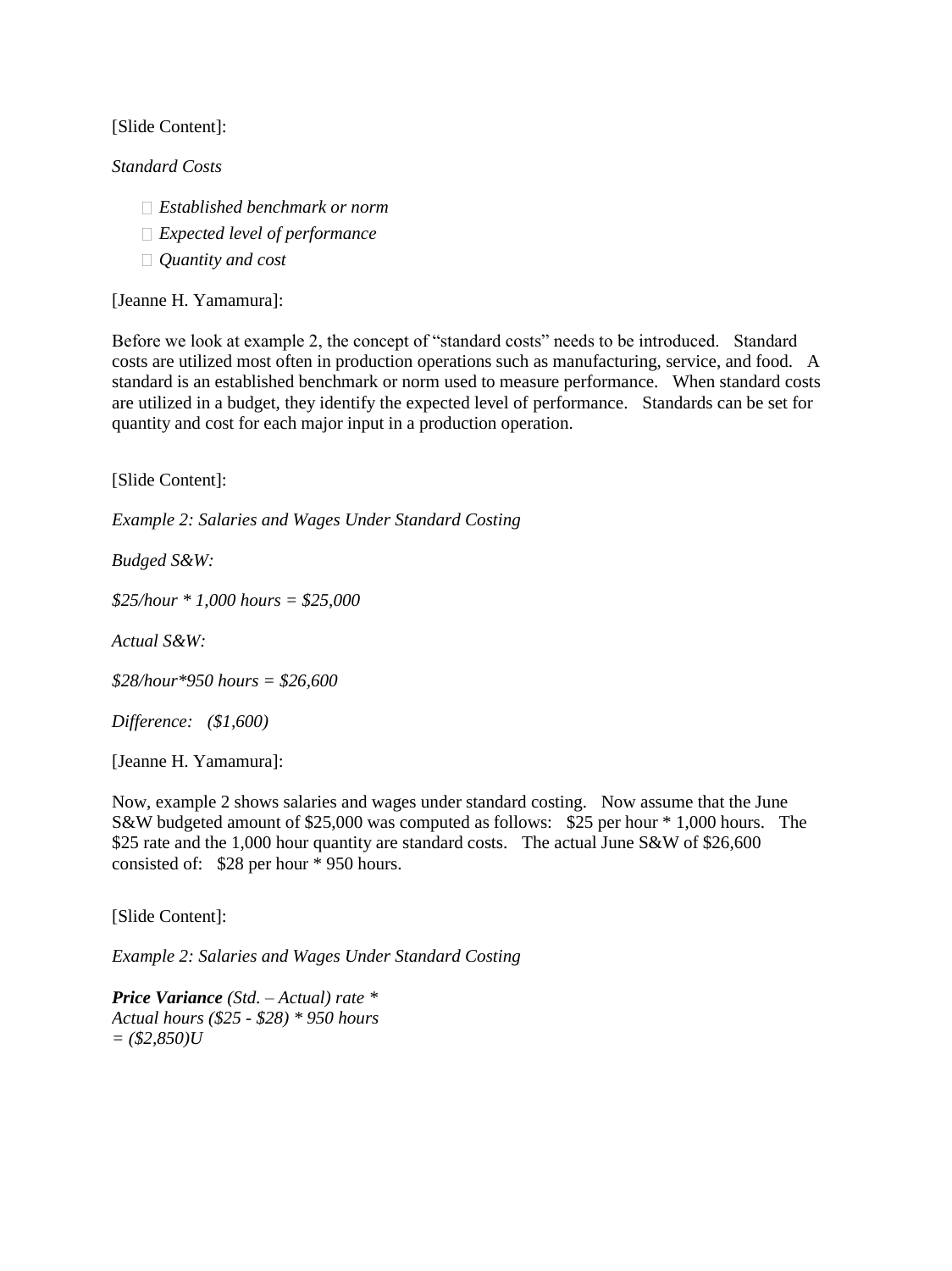*Quantity variance: (Std. – Actual) hours \* Std. rate (1,000 – 950) \* \$25 = \$1,250 F* 

*Total variance (\$1,600) U* 

[Jeanne H. Yamamura]:

We can now calculate two variances  $-$  a price (cost) variance and a quantity variance. The price variance is \$25 minus \$28, or the difference between the standard rate and the actual rate paid, times 950 hours or the actual hours worked. That yields and unfavorable variance of \$2,850. The quantity variance is computed as 1,000 minus 950, or the standard hours minus the actual hours, times \$25 (the standard rate). That yields a favorable variance of \$1,250. The total variance is the combination of the two which is a negative variance, or an unfavorable variance, of \$1600.

[Slide Content]:

*Most Important – Find Out Why* 

- *Deviations from budget (plan)*
- *Detect and correct problems*
- *Long or short-term change?*
- *Price increase possible?*
- *Due to inefficiencies?*

[Jeanne H. Yamamura]:

Variances are simply deviations from budget. They are identified in order to detect problems and ideally correct them. The calculation of the variance, therefore, is the initial step. What is more important is identifying WHY the variance occurred. Does the variance reflect a long or short-term change? If unfavorable, will you be able to increase prices to cover it? Is it due to inefficiencies in the organization's processes?

[Slide Content]:

*Most Important – Find Out Why* 

*CGS + \$1,500 U* 

- *Increases in flour and sugar costs*
- *Increase in water and energy costs*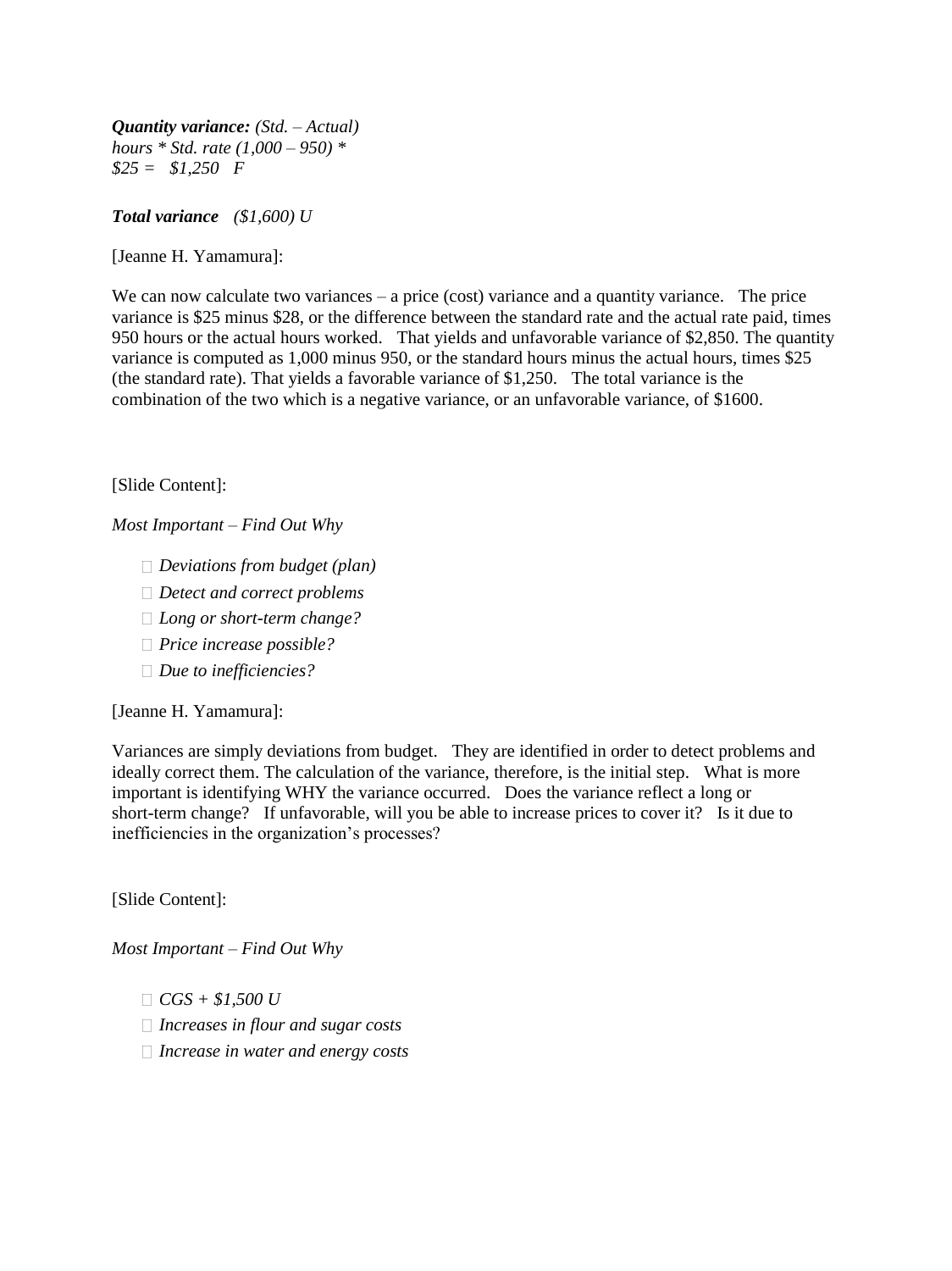[Jeanne H. Yamamura]:

For example, cost of goods sold increased by \$1,500 over the amount budgeted for the month. Why? The cost of flour and sugar increased along with energy and water costs. It is important to fully understand these cost increases. Are they temporary? Were any of the increases due to waste or other inefficiencies? You have to find out what caused the variance before you can take action to address the problem.

[Slide Content]:

*Possible Choices* 

- *Raise prices*
- *Reduce labor or overhead costs*
- *Revise recipes*

[Jeanne H. Yamamura]:

Possible choices available to the bakery: The bakery can try to raise prices. In a down economy, this may be difficult if not impossible. It may also alienate the bakery's customers if they do not perceive value in the higher-priced products. Or the bakery can try to reduce labor or overhead costs, for example investing in a solar energy system to reduce energy costs. This will require a substantial outlay before any benefits are realized. Or the bakery can try to revise the recipes for its products to reduce the cost of the most expensive ingredients. This can be a little risky as the flavor and texture might be changed as a result which could make the products less desirable.

So the options for the bakery included both short-term and long-term solutions. Each option has consequences, favorable and unfavorable. It is important that the problem be fully identified before corrective action is taken. If you jump in too quickly, you may end up causing more problems rather than solving any.

[Slide Content]:

*Production Volume Variance* 

*Budgeted fixed overhead Budgeted production =Fixed overhead rate per unit production* 

- *If actual production < budgeted production, applied fixed OH < actual fixed OH*
- *Resulting in an unfavorable production volume variance – adds to expense*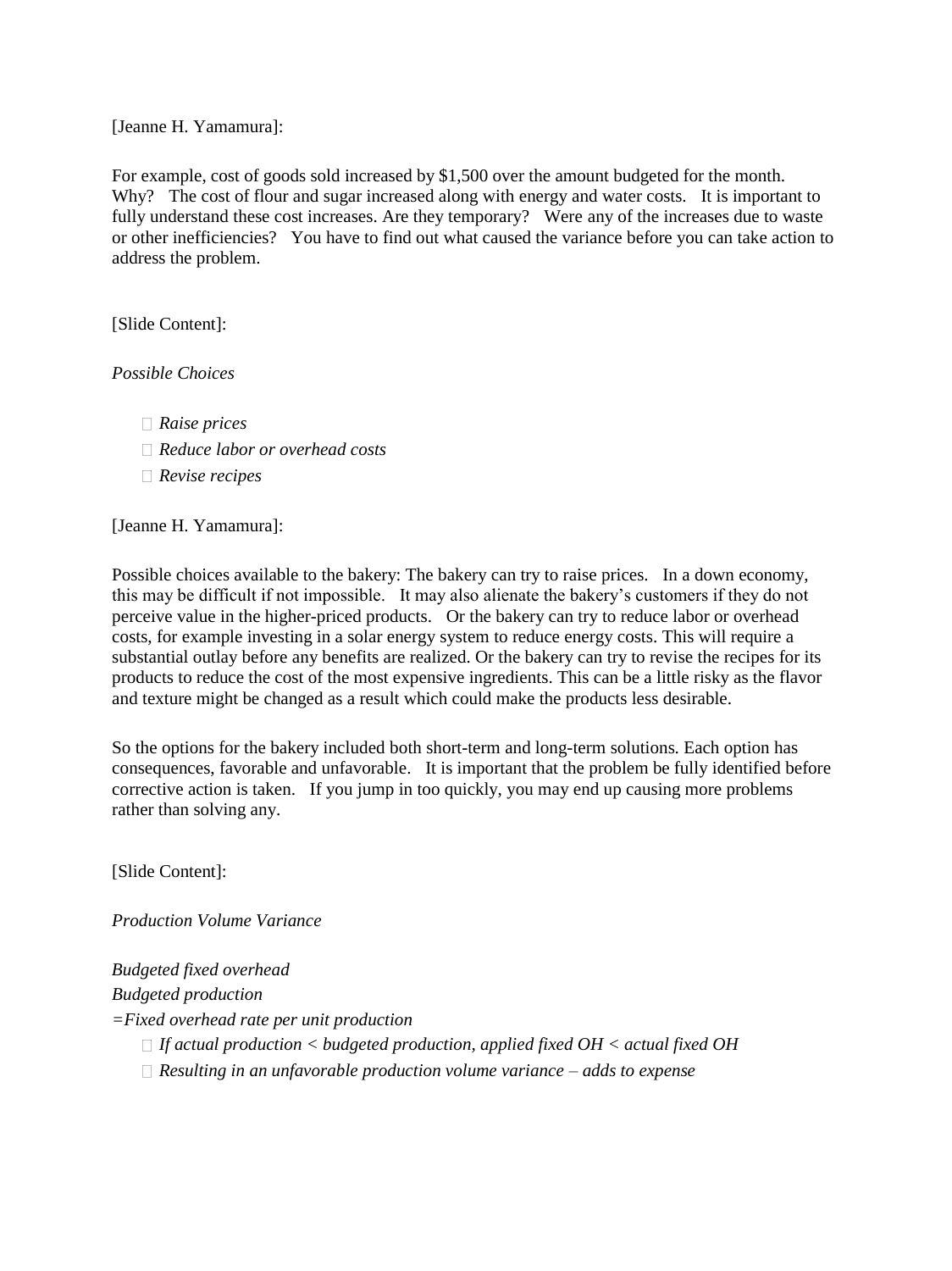*Absorption costing – incentive to produce more than needed to eliminate production variance* 

[Jeanne H. Yamamura]:

One additional type of variance that I want to mention is the production volume variance. Remember that we introduced the idea of static and flexible budgets. A static budget assumes one volume level. If the actual volume differs from this level, a volume variance is created. In a flexible budget, adjustments are made for volume changes so there is no volume variance.

This is how the production variance occurs. First, budgeted fixed overhead costs are divided by the budgeted production volume. The fixed overhead rate that results is used to apply fixed overhead to each unit of product. If actual production < budgeted production, the fixed overhead applied will be less than the actual. This creates an unfavorable production volume variance which ends up being expensed.

Remember when we talked about absorption costing earlier in the class. Because unfavorable production volume variances are expensed, it creates an additional incentive under absorption costing for managers to overproduce. That way the fixed overhead will be capitalized as inventory and not expensed.

[Slide Content]:

*Budget Variance Analysis* 

*Not just a numeric exercise* 

*[Table Shown]* 

[Jeanne H. Yamamura]:

Organizations today are typically able to generate a full variance report meaning a budget reconciliation report that identifies every variance from actual that has occurred. This report may contain hundreds of variances, burying you in data. You then face the task of trying to pull out those numbers that are most meaningful. Approach variance analysis with caution.

Treating variances as solely a numeric exercise misses the whole point. Variances are departures from plan. They must be investigated to find the cause or causes so that the correct action can be taken.

[Slide Content]:

*Budget Variance Analysis* 

*Avoid variance frenzy!* 

o *Investigate ALL significant variances* 

o *Identify trends* 

o *Don't forget big picture*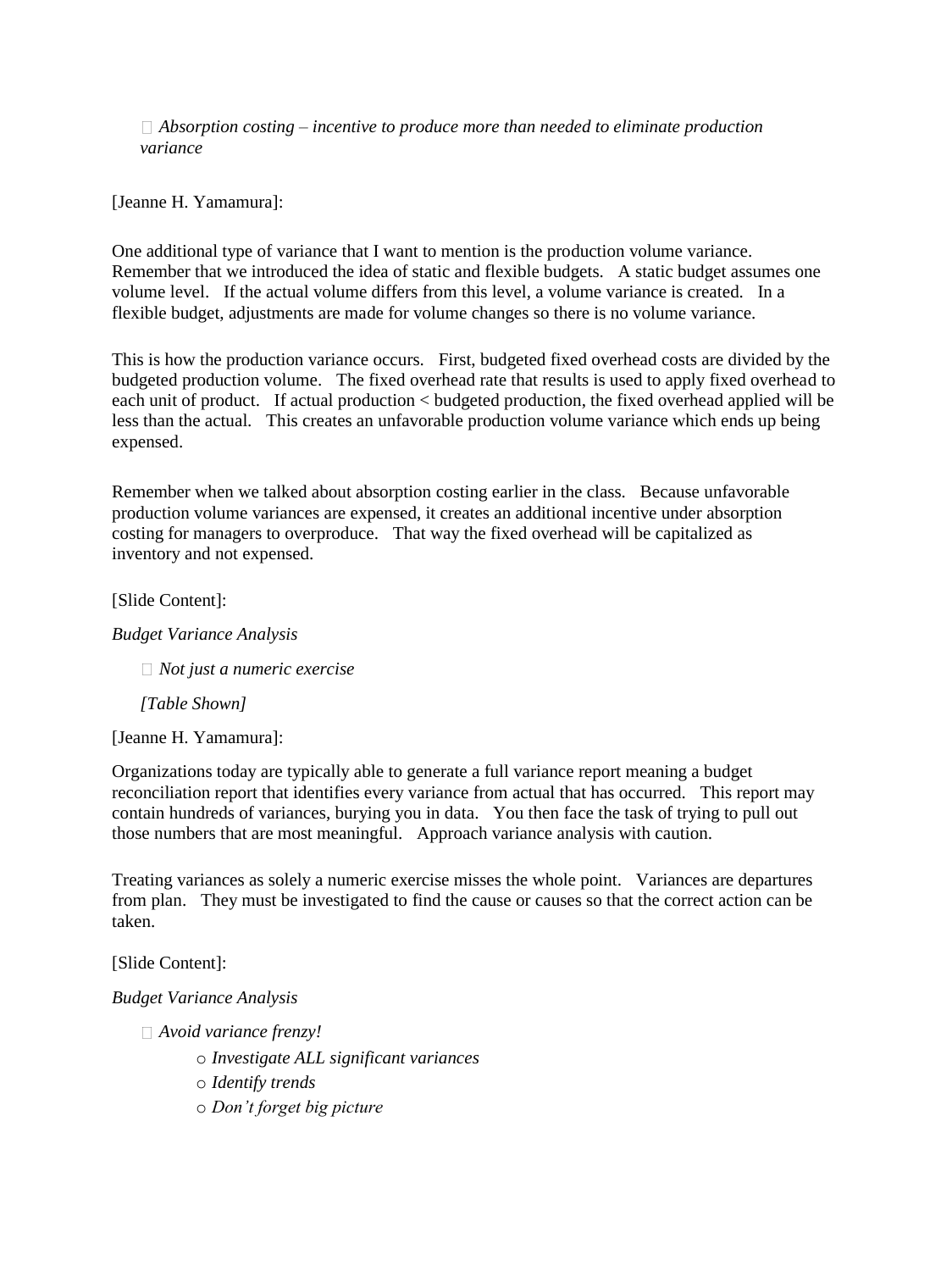### *[Picture Shown]*

[Jeanne H. Yamamura]:

Variance frenzy can result from data overload and lack of prioritization. A suggested approach is to: Start by investigating all significant variances both favorable and unfavorable. Significant variances mean that something big has happened and you need to know what it is and whether it is temporary or permanent. Then identify trends. Small variances that occur consistently may indicate a developing problem. It would be better to investigate and solve the problem BEFORE it becomes significant. Then don't forget the big picture. When inundated with numbers, it becomes easy to get lost in the detail. It is important to step back and look at the whole. Buying cheaper raw materials may have resulted in a favorable materials variance but created an unfavorable labor variance when the poor quality raw materials required additional handling. Linkages often appear in variances – stepping back to look at the whole enables you to identify such connections.

## [Slide Content]:

*Creation of Standard Costs* 

- *Theoretical (ideal) standard* 
	- o *Assumes perfection*
	- o *Not usually achievable*

*Practical standard* 

- o *Tight but attainable*
- o *Allow for normal inefficiencies*

### [Jeanne H. Yamamura]:

When utilizing standards, it is important to know what kind of standard has been created. Are they "ideal" standards which assume perfect conditions? Or are they "practical" standards (also known as realistic or attainable standards) which allow for less than perfect conditions?

[Slide Content]:

*Good and Bad Variances* 

- *Favorable and unfavorable ≠ good and bad*
- *Often interrelated*

*[Picture Shown]* 

[Jeanne H. Yamamura]:

Favorable and unfavorable variances do not always equate to good and bad. A favorable variance may result from poor quality or poor work. For example, cutting the amount of time required for final inspection of goods coming off the production line. An unfavorable variance may indicate a switch to a higher quality material that results in labor savings elsewhere. Another